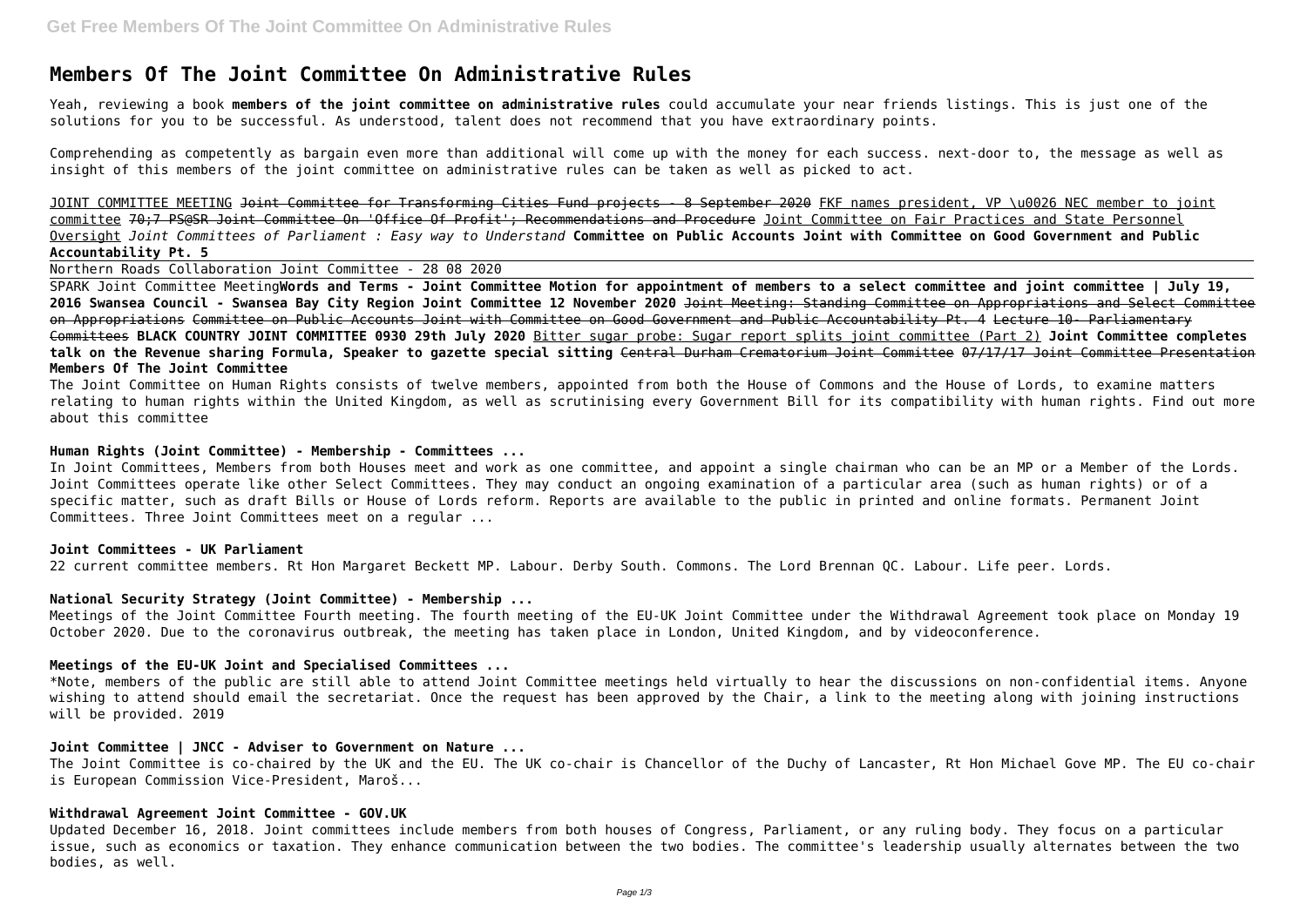#### **Joint Committees: Definition, Effect on U.S. Economy**

Since founding, the Committee's Chair has been as follows: Sir Ralph Stevenson, 1936–39 Victor Cavendish-Bentinck, 1939–45 (subsequently The 9th Duke of Portland) Sir Harold Caccia, 1945–48 (subsequently The Lord Caccia) Sir William Hayter, 1948–49 Sir Patrick Reilly, 1950–53 Sir Patrick Dean, ...

## **Joint Intelligence Committee (United Kingdom) - Wikipedia**

Alison Lawrence (lay member) Professor Robert Read (Southampton General Hospital) Professor Anthony Scott (London School of Hygiene & Tropical Medicine) Professor Adam Finn (University of Bristol)

## **Joint Committee on Vaccination and Immunisation - GOV.UK**

The Chair of the Committee is elected by its Members. Rt Hon Dr Julian Lewis MP. Rt Hon Sir John Hayes MP Stewart Hosie MP Dame Diana Johnson MP Rt Hon Kevan Jones MP. Mark Pritchard MP Bob Stewart...

## **Committee Members - The Intelligence and Security ...**

The Constituent Authorities listed below appoint 1 member and 1 named substitute member to the Joint Committee on an annual basis. Each Constituent Authority member has 1 vote including substitute members and they have authority to speak and vote on matters on behalf of their authority.

# **Heart of the South West Joint Committee » Members**

The Joint Committee of Clinical Commissioning Groups consists of GPs and lay members from each of the Clinical Commissioning Groups in Lancashire and South Cumbria. Chief Executives from Lancashire County Council, Blackburn with Darwen Council, Blackpool Council, representatives from district Councils and local Healthwatch attend the meetings.

## **Healthier Lancs and South Cumbria :: Joint Committee of CCGs**

The members of Election Infrastructure Government Coordinating Council (GCC) Executive Committee – Cybersecurity and Infrastructure Security Agency (CISA) Assistant Director Bob Kolasky, U.S. Election Assistance Commission Chair Benjamin Hovland, National Association of Secretaries of State (NASS) President Maggie Toulouse Oliver, National Association of State Election Directors (NASED ...

## **Joint Statement from Elections Infrastructure Government ...**

T he membership of the Joint Committee consists of 15 voting members and 3 Associate Members. The voting members include the Chair (appointed by the Minister for Health and Social Services) and the Vice Chair (appointed by the Joint Committee from existing non-officer members of the seven LHBs), the LHB Chief Executives and WHSSC Officers.

#### **Joint Committee Members - whssc.wales.nhs.uk**

The Joint Committee is composed of ten Members: five from the Senate Finance Committee and five from the House Ways and Means Committee . The Joint Committee is chaired on a rotating basis by the Chair of the Senate Finance Committee and the Chair of the House Ways and Means Committee. During the first Session of each Congress the House has the joint committee chair and the Senate has the vice-chair; during the second session the roles are reversed.

## **United States Congress Joint Committee on Taxation**

The EEA Joint Committee (EEA JC) is responsible for the management of the EEA Agreement and typically meets six to eight times a year. It is a forum in which views are exchanged and decisions are taken by consensus to incorporate EU legislation into the EEA Agreement.

# **EEA Joint Committee | European Free Trade Association**

The number of elected members from each respective constituent council is 3 which gives the Joint Committee a total number of 18. The members are as listed below : Council. Name. Antrim and Newtownabbey Borough Council. Councillor Michael Goodman. Councillor Neil Kelly. Councillor Taylor McGrann.

## **joint committee | who we are | arc21**

The Joint Committee on Taxation - A joint committee of the United States Congress